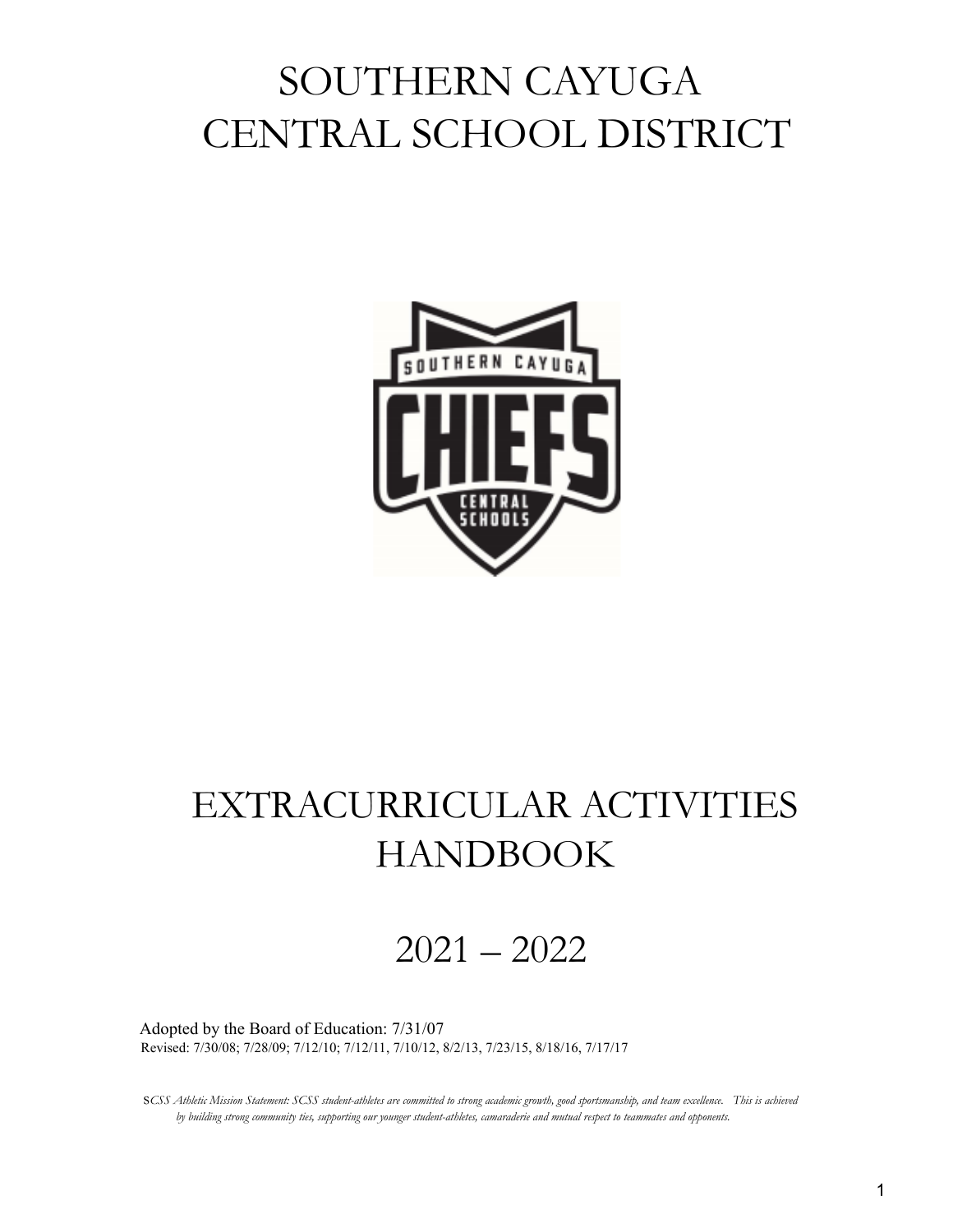## TABLE OF CONTENTS

| 3              |
|----------------|
| $\overline{3}$ |
| $\overline{4}$ |
| $\overline{4}$ |
| 5              |
| 6              |
| 8              |
| 8              |
| 9              |
| 9              |
| 9              |
| 9              |
| 9              |
| 10             |
| 10             |
| 11             |
|                |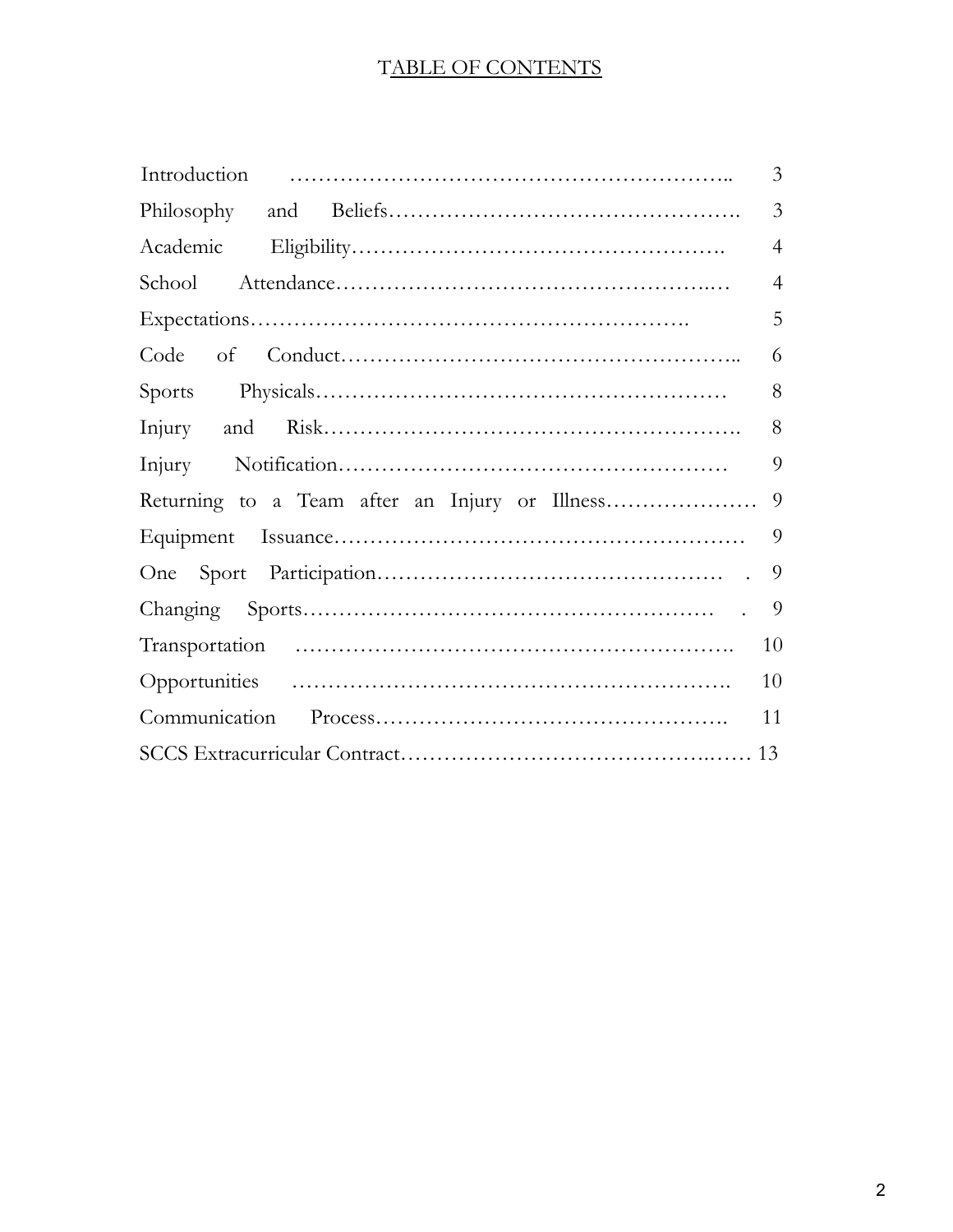## **Introduction**

#### **Extracurricular Participation**

The primary goal of the Southern Cayuga Central School District is to educate the whole student, first by stimulating the student academically and then by offering a number of common experiences designed to develop the social, emotional, physical and ethical development of the individual. Extracurricular programs are designed to provide such experiences and are, therefore, considered an integral part of our education program. These programs are, however, a privilege, and a student must maintain a good academic and behavior standing to earn the right to participate.

It is the goal of the extracurricular program to provide opportunities for all students to participate to insure a memorable and positive experience. We would like to make each parent and student aware of the basic policies that govern extracurricular activities at Southern Cayuga.

The NYS Public High School Athletic Association, Section IV, and the Interscholastic Athletic Conference, in concert with our local school policies, govern the Southern Cayuga Central School athletic program. Southern Cayuga Central School competes as a Class "D" sized school in most sports.

For questions/comments on an extracurricular activity please contact the

following: Athletic Inquiry: 364-5924 (AD office); Fax: 364-8207

## **Philosophy and Beliefs**

It is the belief of the Southern Cayuga School District that students grow through their involvement in extracurricular activities. It is intended that this growth will result in a healthy lifestyle, which will be prevalent throughout the lives of our students. Working toward a common communication goal involves the parent, student, and school working together to obtain a "successful experience."

## Athletic Program Explanation:

Each school year, prior to the start of the student's activity, the student and a parent/guardian must attend a general meeting. A participation consent form will be distributed and must be signed by the parent/guardian.

#### **All athletic programs will begin at 2:45 or 3:00 p.m., however there will be instances that programs will need to start at 5 p.m. due to gym space limitations.**

**Note**: Some of the following competitive, varsity situations are limited in size and space. As a result, cuts may occur. At all levels, each individual will be given an equal opportunity to compete for a roster spot.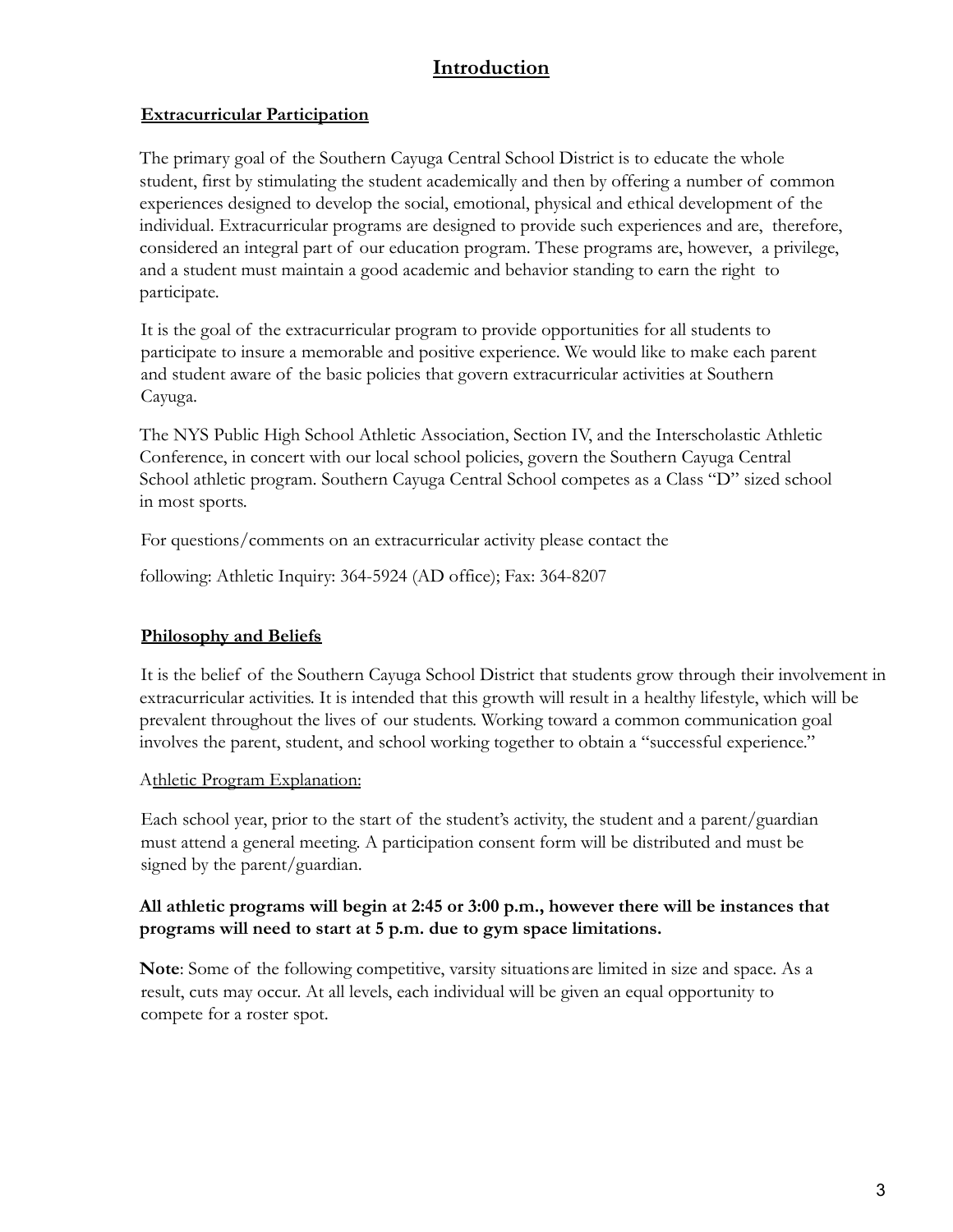#### Modified

The modified interscholastic athletic program is the beginning of athletic competition. Participation is the priority as these student athletes begin to practice with a purpose and develop skills in the sport and those overall skills of teamwork, sportsmanship and discipline. The emphasis is for the continued development of an athlete both physically and mentally. The "winning" aspect is de-emphasized. Each athlete will be given an opportunity to play in regular game situations throughout the season. No cuts will be made at this level. The amount of playing time is determined by the coach at the modified level.

#### Junior Varsity

As development in the sport continues for the athlete, he/she will become more familiar with the system used at the varsity level. Learning how to compete, becoming a member of a team and understanding how the individual fits in a team role is emphasized. Successful application of skills becomes more focused. Each individual will be given the opportunity to play during the season as determined by the coach, based on a variety of factors (ie. attendance, ability, game, etc.)

#### Varsity

Varsity athletics is the culmination of continuous commitment and dedication to a particular sport. Athletes in these sports participate in a highly competitive atmosphere at the interscholastic level. The athlete will be involved in league and possibly sectional and state competition. Playing time is determined by the coach, and is based on several factors, including, but not limited to, skill, communication, sportsmanship, attitude, and academic eligibility.

#### **Academic Eligibility**

Students who fail to meet the required academic standards will become ineligible and will not be allowed to participate in extracurricular activities until he/she demonstrates satisfactory academic progress. The following rules for eligibility, based on academic performance, have been established.

∙ A student who is failing two or more courses will be placed on academic ineligibility for extra-curricular activities.

• Students will be required to seek extra help with teachers in the appropriate content area. ∙ **Students failing two or more courses will be on probation for 2 weeks but may continue to attend practice. Students will not be allowed to participate in games until their grades are appropriate and approved by an administrator. Students failing 2 or more courses must attend a study hall or work with a teacher after school and receive a pass stating that they completed work before attending practice that day. Daily School Attendance**

- A student must be in attendance for the full day on the day of the event to participate in **any extracurricular activity. An exception would be a school recognized excused absence or exceptional circumstances as approved by the building principal. Students with excessive lates will have consequences which could include a meeting with the AD, counselor, and coach, up through loss of playing time.**
- ∙ **For weekend/holiday activities, a student must be in attendance for the last scheduled school day prior to the activity. The coach or Athletic Director will consider extenuating circumstances regarding class participation on an individual basis.**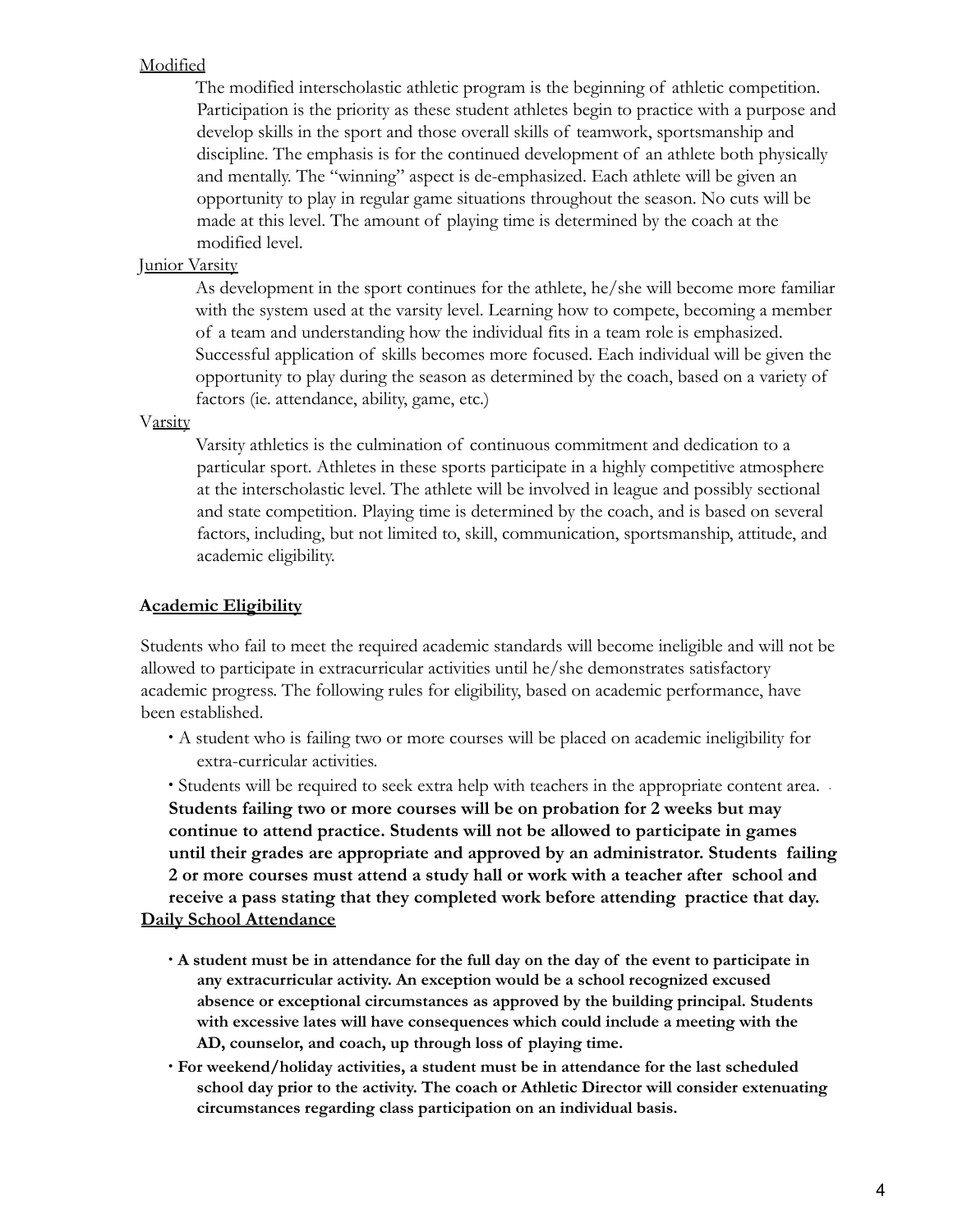- ∙ **Students must attend all classes including full participation in physical education. The coach or Athletic Director will consider extenuating circumstances regarding class participation on an individual basis.**
	- ∙ **Students are expected to maintain good attendance the day following a school activity.** ∙ **Athletes suspended in-school or out-of-school for any disciplinary infraction will not be allowed to attend, practice or participate in any contest until reinstated back to school.**

#### **Individual Sport Rules and Expectations**

There are different requirements for certain sports depending on their nature and rules. Some are outdoors, some indoors, some are team oriented, others individual, and some are both. The number of participants range widely on the different teams. Specific requirements for a sport may also exist, such as weight classes or use of special equipment.

Therefore, coaches may have specific rules for a sport in addition to the general requirements of the NYSPHSAA, Section IV, IAC, school code of conduct and training rules. For instance, these rules may deal with such things as practice sessions, actual contests, training and transportation. These rules should be clear to all team members and their parents. In addition, any disciplinary actions for infraction should be known beforehand.

Any athlete or parent who has questions or difficulties with the sport's specific rules should communicate with the coach involved and, if necessary, the athletic coordinator. It is hoped that in this manner athletes, parents and coaches will cooperatively work toward the success of our individual teams and our entire athletic program.

#### **Student/Spectator Expectations**

One of the missions of extracurricular school activities is to serve as an extension of the classroom. There are important lessons to be learned in our programs. One of those lessons is to set and maintain high standards of sportsmanship, ethics and integrity in our schools and our society. It is the responsibility of the school to provide the direction and constant vigilance under which good sportsmanship can prosper and have a positive impact on our children, the leaders of tomorrow, and ourselves.

Southern Cayuga has joined a statewide campaign sponsored by the New York State Public High School Athletic Association, Inc. to promote sportsmanship at our events. We feel the need to stress the type of exemplary behavior that should be exhibited by all players and spectators at our events. Section IV rules allow no alcoholic beverages, noisemakers, obscene language, taunting, objectionable cheers or throwing of objects.**Anyone not abiding by the rules set forth by the Section may be subject to immediate ejection from the premises.**

The value of the lessons learned by the exhibiting of good sportsmanship will last a lifetime. The positive actions of a coach, athlete or spectator at an event can influence how our school is perceived in our community and the communities of those schools we meet on the field of play.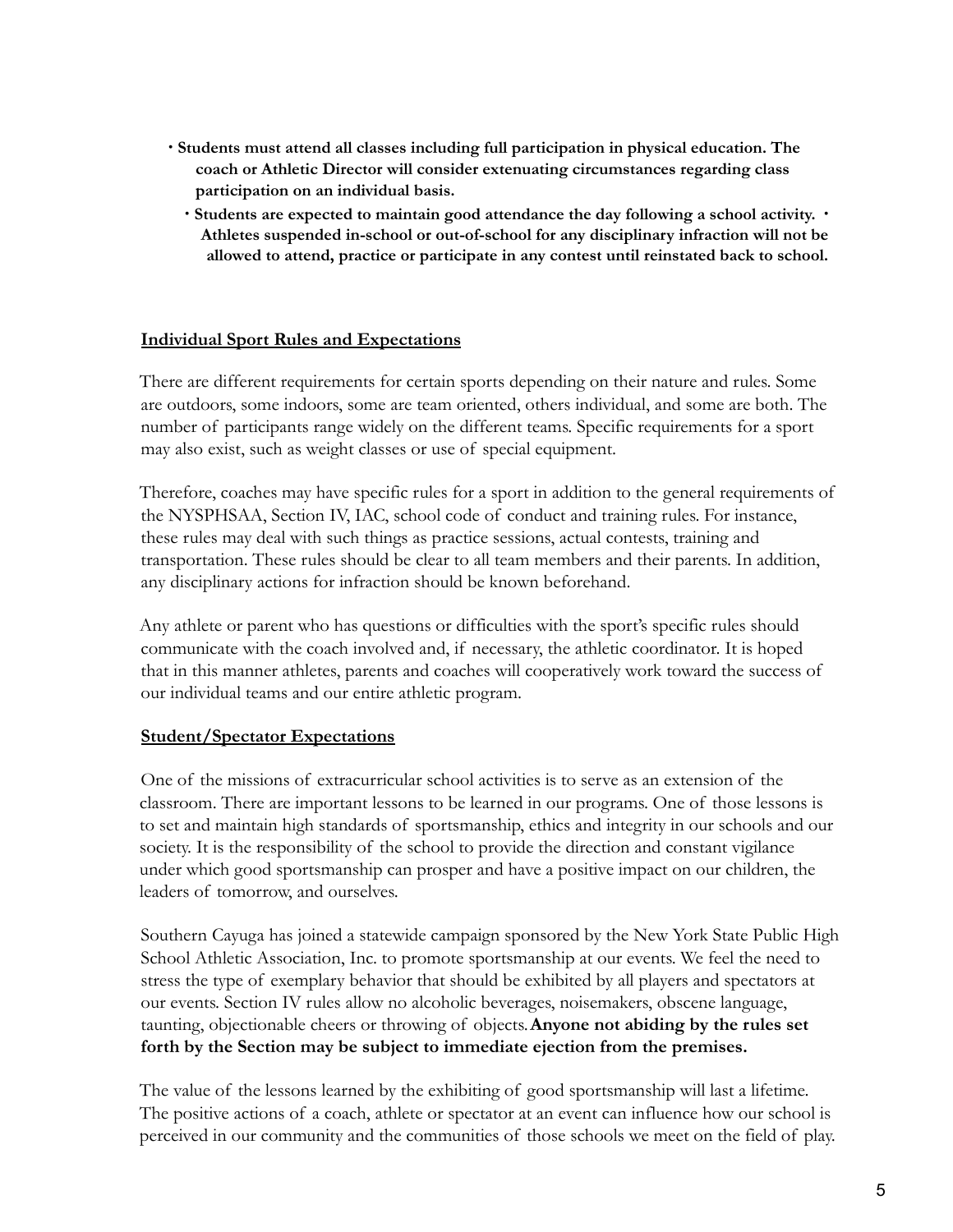We are asking for the support of the whole school community in this effort by emphasizing and modeling what is expected of our students as a competitor or spectator. Such events are an extension of the school day, and the same type of respectful behavior is expected in the athletic arena as in the classroom. All Southern Cayuga Central School community members should demonstrate self-control and self-discipline and at the same time enjoy the games.

When all are charged with setting a positive example, it will help set the tone so we may all enjoy the games in which our athletic teams are involved.

When attending an extracurricular event, students/spectators are given the privilege to view the activity and to voice support for our teams/organizations. This support should be in a positive tone and have a positive message so the educational value of these events is completely developed and clearly communicated to our students.

#### **Extracurricular Code of Conduct**

The Board of Education, school administration, coaches and advisors believe that extracurricular activities are an integral part of the total educational program. High standards of behavior, scholarship and citizenship are important to a sound Secondary School experience. Students volunteering to participate must assume the responsibilities of this privilege and are required to meet high expectations. These expectations involve the use or possession of alcoholic beverages, tobacco or illegal drugs – these behaviors are prohibited for all students. Any student whether participating or not on teams or in clubs representing the Southern Cayuga School District must adhere to these standards without exception per the **SCCSD Code of Conduct**(as outlined in the student handbook). Each administrator, teacher and staff member is committed to promote the physical and emotional growth of each Southern Cayuga Secondary School student.

#### **Southern Cayuga Central School believes that:**

- 1. Physical and/or emotional growth of students is the most important goal of participation.
- 2. Academic achievement is a prerequisite to participate.
- 3. In regard to athletics, additional time and energy committed to participation requires that athletes attain and maintain peak physical and mental condition.
- 4. Substance abuse is a significant health problem for adolescents and will likely affect a student's emotional, physical and intellectual development.
- 5. Interscholastic athletics and other forms of extracurricular participation can make the educational experience richer and more rewarding and therefore all students are encouraged to participate.
- 6. Adherence to certain behavior and academic standards enhances a student's quality of life.

#### **Scope of the Code of Conduct**

The use or possession of alcoholic beverages, tobacco or illegal drugs is prohibited for all students. **The Code of Conduct applies to the entirestudent body whether involved in an activity or not, and specifically to all participants of an activity starting July 1 of that year until June 30.** The provisions outlined in this policy shall be in effect twenty-four hours a day, seven days a week, 365 days a year for the duration of the season, club membership or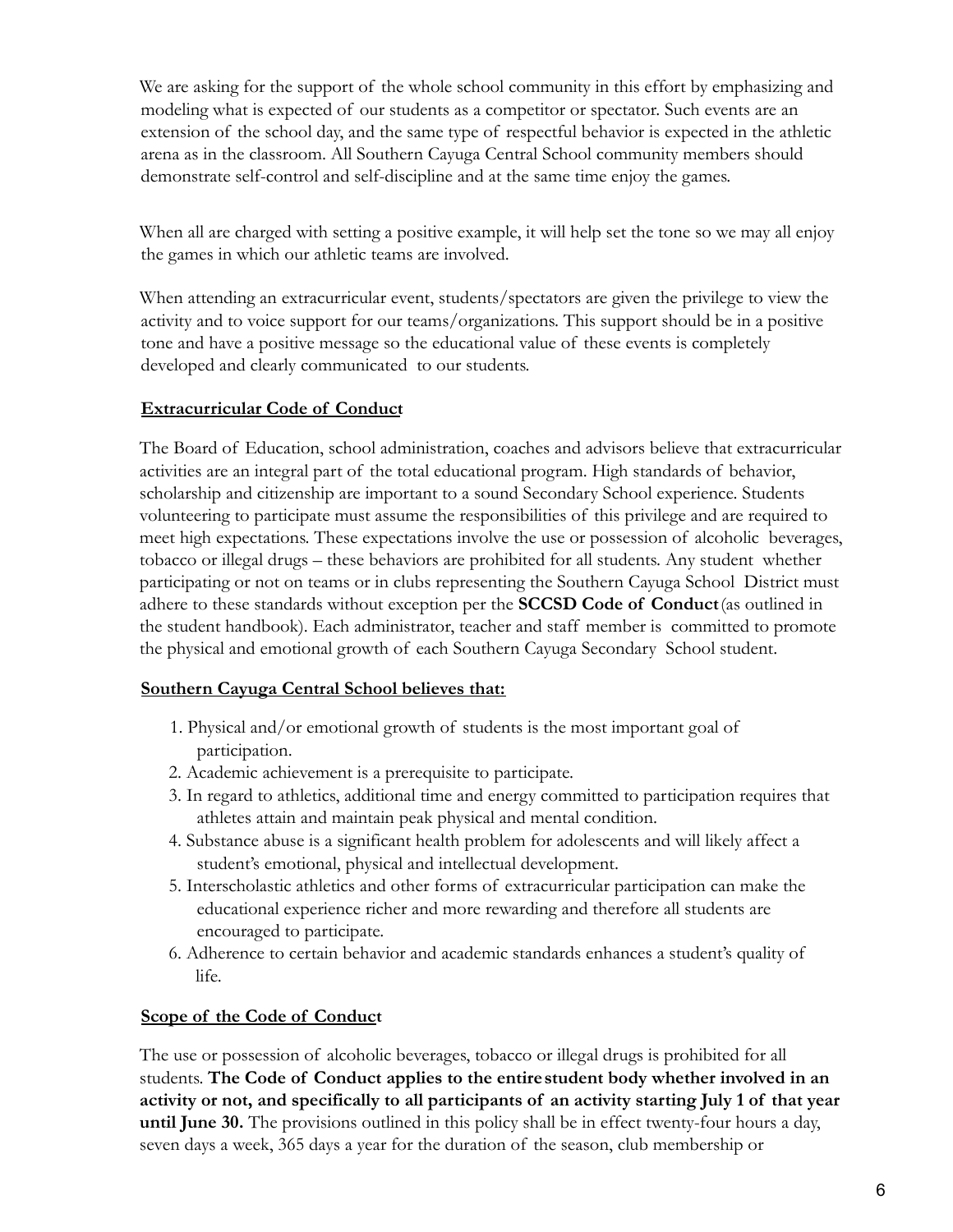extracurricular involvement. This includes sports, clubs and activities that commence before the beginning of the school year or extend beyond the end of the school year. If an individual is suspended because of a violation of this policy during/or prior to the tryout period for a sport or activity during the next season, the individual may complete suggested counseling. The tryout period will be at the discretion of the coach/advisor and Athletic Director. Violations are cumulative throughout the student's two years of middle school participation and disciplinary actions may carry over from one season to another. A student then has a clean slate when

entering  $9<sup>th</sup>$  grade, except when there was a suspension at the end of  $8<sup>th</sup>$  grade. Violations are cumulative throughout the student's four years of high school participation and disciplinary actions may carry over from one season to another. **Social probation is included in the consequences that are outlined below. This means that students would not be allowed to attend dances or attend an event as a spectator during the period of his/her suspension.** Use of drugs authorized by a physicianor alcohol consumed as part of a religious or family ceremony shall not be considered a violation of this policy.

#### **Southern Cayuga Secondary School Coaches and Advisors Will:**

1. Distribute written expectations, specific to his/her sport, prior to the first week of the season; discussion with parents regarding those expectations are encouraged. 2. Discuss the current extracurricular Code of Conduct with his/her team or organization during or prior to the first week of the season or organization's inception and will invite parents to attend. Coaches and advisors will provide prior notification to parents regarding the Code of Conduct discussion.

3. Enforce the Extracurricular Code and expectations specific to his/her sport or activity. 4. Consistently emphasize the importance of the high standards set for all students. 5. Begin practice, when space is available, during school days (Monday-Friday) at 2:45 p.m.

#### **Denial of Participation and Due Process**

The Athletic Director and or principal shall enforce the provisions of the extracurricular Code of Conduct. Before the penalty is imposed, the student and parent will be given the opportunity to meet with the Athletic Director or principal in an informal conference. The Athletic Director and or principal will explain the basis for the proposed penalty at which time the student and parent will be given an opportunity to present any evidence regarding the student's innocence or other reasons why the penalty should not be imposed. The student or parent may appeal the decision to the Superintendent of Schools by a written appeal within five days of the initial decision. An appeal will not necessarily suspend the penalty. The decision of the Superintendent shall be final.

#### **Consequences**

In an effort to coordinate with the school policy on alcohol and drugs, the following rules apply to students involved with sports and extracurricular activities. These regulations apply to students while in middle school and again while in high school. A student then has a clean slate when entering  $9<sup>th</sup>$  grade, except when there was a suspension at the end of  $8<sup>th</sup>$  grade.

∙ **If a student violates the substance abuse policyby illegally consuming, possessing or distributing tobacco, alcohol, controlled substances (actual or purported),**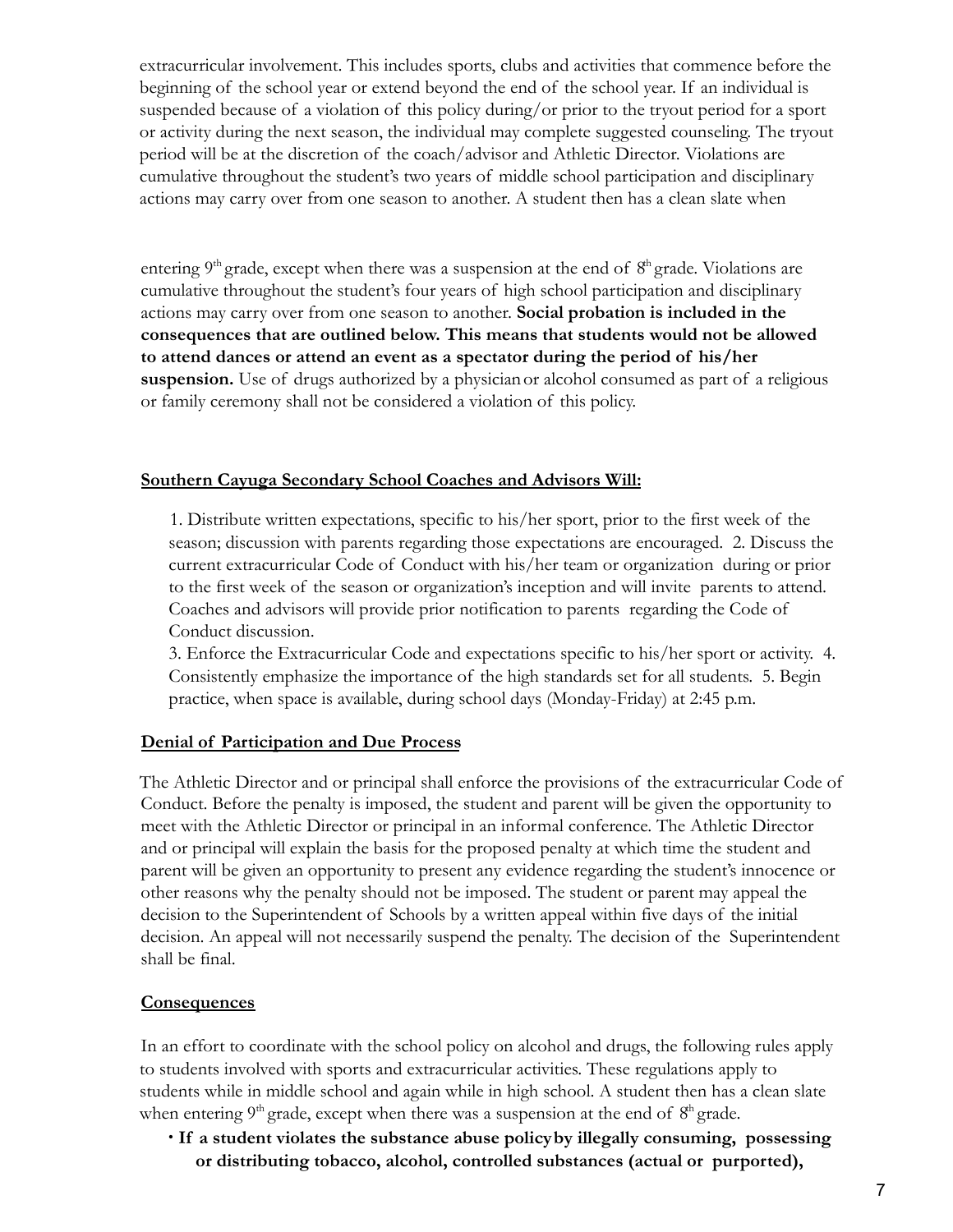**during an event in which they are participating, the student will be suspended from competition/event for a period of thirty (30) calendar days. The abuse of non-prescription and/or prescription drugs is also prohibited.** As a part of the suspension, the athlete will not be permitted to practice for five (5) school days. The student would then be allowed to practice, but not participate in an event. The suspension of thirty (30) calendar days will be reduced to twenty-one (21) calendar days if the student begins ten (10) hours of counseling with appropriate school personnel or outside agency. Failure to continue participating in counseling will result in the reinstatement of the full penalty. This means that the student would once again begin a

suspension for thirty (30) calendar days from the time that the breech in counseling occurred. If an athlete chooses not to attend the practices, he/she will have removed himself/herself from the team. This policy also applies to students involved in any extracurricular activity. Social probation is also included as a part of this suspension. This means that a student would not be allowed to attend a game or dance while on suspension. Any student wishing to attend a field trip that is not part of an academic class requirement would have to complete at least 50% of the counseling services prior to the trip.

- ∙ If a suspension has not been completed prior to the end of the school year, it will carry over to the following year. A determination will be made as to how the suspension carries over depending upon whether the student is involved in a fall activity. Any student who is suspended must carry over the remainder of the suspension and will not be eligible to participate in practices.
- ∙ Any inquiry into allegations, use or possession of substances as described in this policy will result in parent notification.
- ∙ A second violation of the policy will initiate a Superintendent's hearing that could result in expulsion from extracurricular activities or expulsion from school for an extended period of time.
- Proactive Procedures Students are at times challenged to attend parties and other events where their friends are illegally drinking alcohol or consuming drugs, usually in a non-chaperoned situation. Students who are members of an athletic team or other extra curricular or co-curricular groups who attend such parties sanction and encourage this activity by his/her mere presence, even if they do not themselves participate in the drinking or use of drugs. Any such student who is present at any party or other occasion where students drink alcohol or use illegal drugs must immediately leave upon learning of the use, possession or presence of alcohol and drugs and must inform his/her coach or advisor within 24 hours or as soon as possible. Any such student who fails to leave immediately and make the call will be excluded from the extracurricular or co-curricular activity for the period of time designated by this policy relative to the number of violations that have occurred. By informing the coach or advisor of both his/her innocence, attendance and immediate departure upon learning of the presence of drugs and/or alcohol, the student may thereby safeguard his/her standing on a team, club or activity.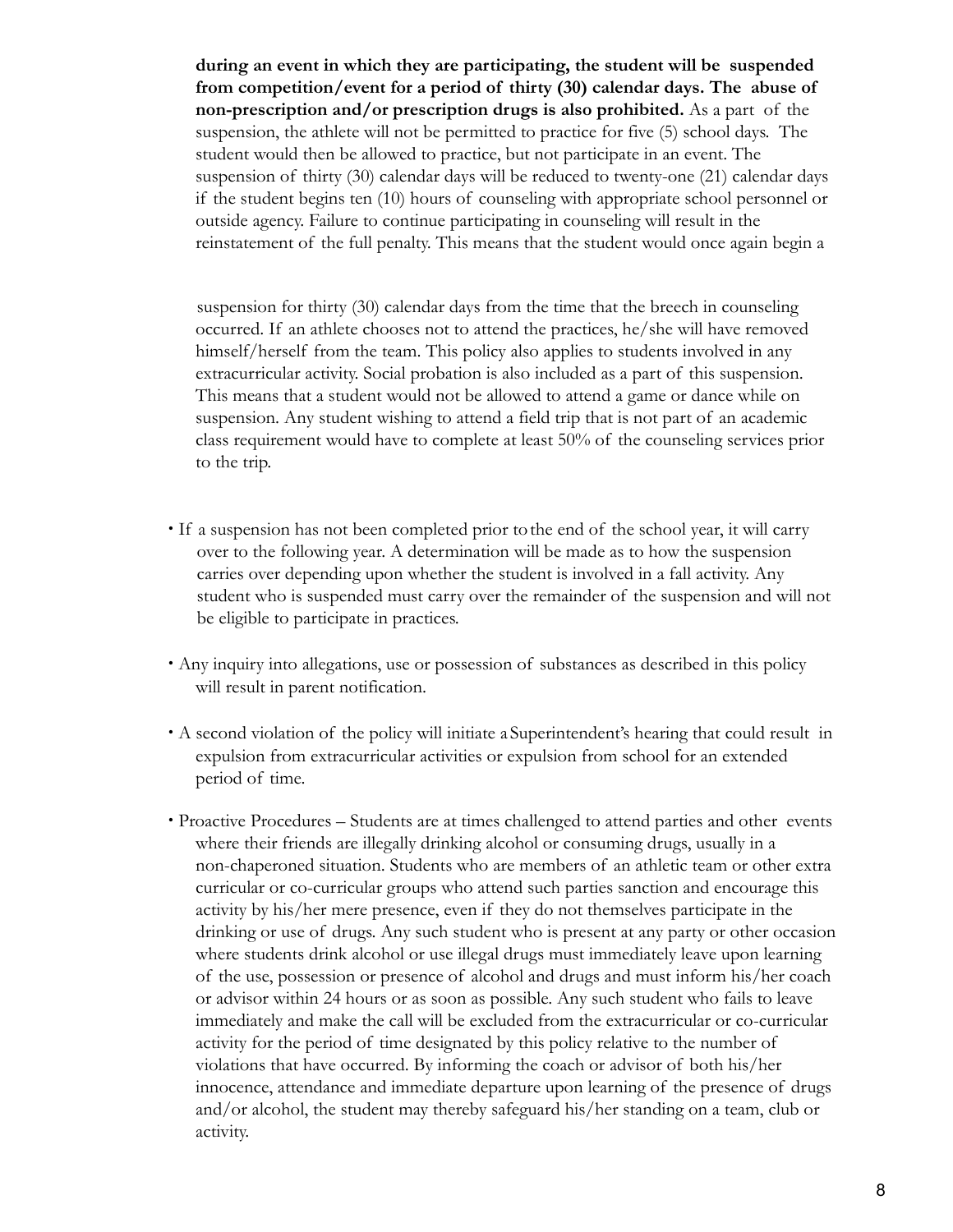a. If the violation were to occur on school grounds, or at a school function, the school policy for all students will be in place.

#### **Sports Physicals**

Every student in grades 7-12 who intends to participate in interscholastic athletics must have a sport physical by the school physician. A student may choose to have a physical exam by his/her family doctor, but it must meet the requirements of the school physical and must be reviewed and approved by the school physician before participation may take place. No student may practice or participate before he/she has received a sport physical, which must be renewed each school year.

#### **Injury/Risk**

While the coaching staff and other responsible school officials will do everything within reason to protect your child against injury, including the provision for appropriate equipment, safe facilities and training designed to reduce the impact of accidents; injuries will occur and on a very rare occasion may be serious and disabling. It must be understood that the risk of injury is inherent in all sports and the injuries received may be severe, including the risk of fractures, permanent paralysis or death.

#### **Injury Notification**

An athlete must notify his/her coach at the time an injury is sustained in order to receive proper medical treatment and school insurance coverage. The coach will fill out an accident report and file it with the building principal. Upon receiving medical treatment, the parents/guardians will notify the business office (364-8711) at once.

- a. The business office will file a report of the injury with the insurer within 30 days to be eligible for a claim.
- b. All Southern Cayuga students who have passed the required sport physical, have properly reported any injury and have received medical attention are covered by school insurance (which is secondary coverage).
- c. Students may resume an activity following an injury after compliance with state law; which reads, "If a student is absent from school five or more consecutive days or has received an injury, he/she must have an examination by the school physician before returning to competition."

\*\*Please read Appendix A regarding concussion management.

#### **Returning to an Athletic Team After an Injury or Illness**

Any athlete who is seen by a doctor must be released (signed statement) by the doctor who treated him/her to resume participation with his/her team. If you have to go to an emergency room for care, please obtain the release (written) before leaving the hospital because many times the attending physician may not be there the next time you visit. This release must be filed with our school nurse. It is the athlete's responsibility to get the release to the school nurse; do not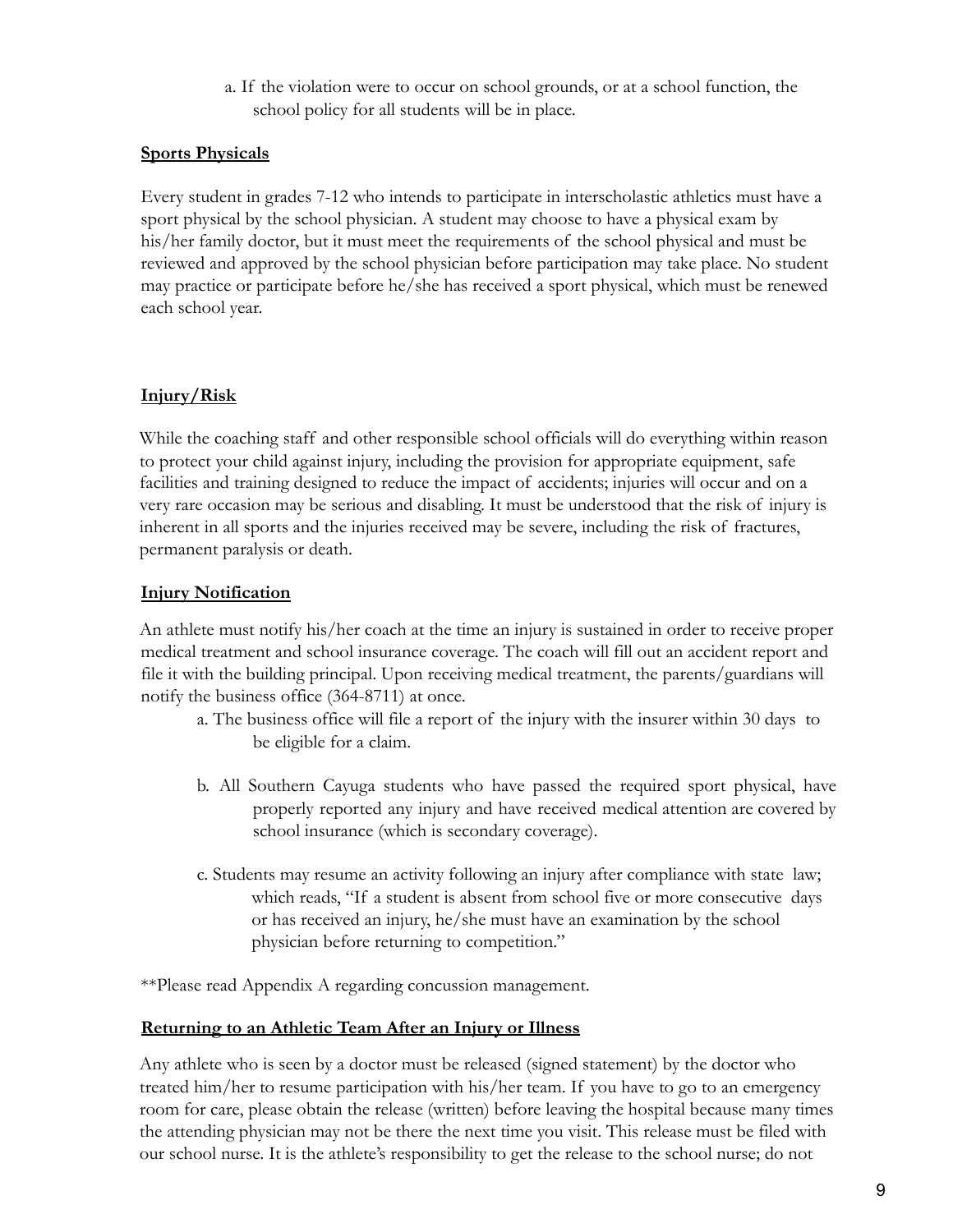leave this responsibility to some other person (coach, teacher, friend, etc.).

#### **Equipment Issuance**

The school provides most uniforms and equipment for athletic teams. All such school property must be returned to the coach in acceptable condition at the end of the season. The student assumes full responsibility for all equipment and must keep it secure so it is not lost or stolen. Failure to return any equipment will result in the student athlete paying for replacements.

## **One Sport Participation**

Students may participate in only one school sport at a time. If there is a direct conflict with school sport participation and other activities, students must honor their commitments to the school sport. Students may engage in other activities if reasonable obligations to the school sport are not compromised in any way. Arrangements will be made for any sports seasons that overlap.

## **Changing Sports**

Students may change from one sport to another sport provided that they have received permission from the coaches involved and the athletic director. If he/she has been cut from one team, it is legitimate to try out for another. The athlete must understand that practices are sport specific and may not count from one sport to another. If a student leaves on bad terms and without consent or knowledge, they may have to serve a partial suspension during the following season.

## **Transportation**

During the winter season, practices are scheduled into various time slots. Students who have a late practice and cannot go home after school may stay in a study hall until 4:30 p.m. We will provide a 5:15 bus home after practices.

- 1. All athletes will ride school transportation to an event unless special permission has been granted prior to the trip. A student who fails to do so will be disqualified from participating in that event.
- 2. Modified and Junior Varsity athletes may ride home from away games if their parent/guardian signs them out. A coach must keep a sign-out sheet at all away events.
- 3. Varsity team athletes are highly encouraged to ride the bus home from away games. Parents may sign out an athlete with prior written notification. A coach must keep a sign-out sheet at all away events.
- 4. All other transportation arrangements must be accompanied by a note and must receive prior approval. The following arrangements will be accepted: brother, sister (senior licensed driver, aunt, uncle, grandparent, adult neighbor). Permission will not be granted under any circumstances to be transported by another student.
- 5. A student may be dropped off at a designated location (the Genoa Pit Stop and the four corners in King Ferry) if it is located on the route taken to and from the game. Be sure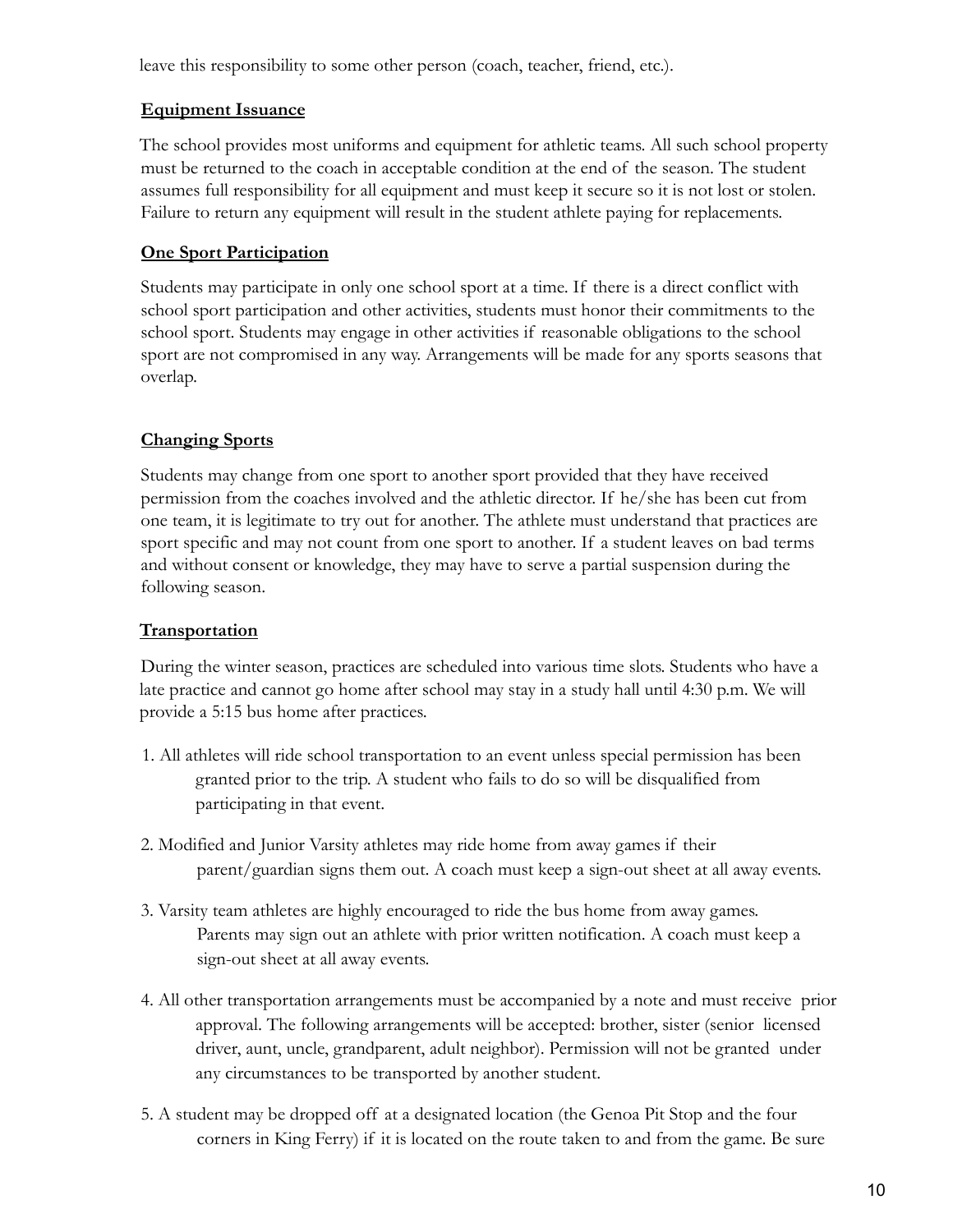to notify your coach before the trip is made.

6. A student who leaves an activity early without a written excuse or if the student caused undue tardiness will be disciplined.

#### **Athletic Opportunities**

#### Fall

Mod, JV & V Boys' Soccer JV & V Girls' Volleyball Mod & V Girls' Soccer Mod & V Cross Country Mod & V Girls' Swimming

#### Winter

Mod, JV, V Boys' Basketball Mod & V Boys' Swimming Mod Girls' Volleyball Mod, JV, V Girls' Basketball V Indoor Track

#### Spring

Mod & V Baseball Mod & V Softball V Golf\* Mod & V Outdoor Track V Boys' Tennis\*

\*Girls may participate on the tennis and golf teams if desired

#### **Communication Process**

Athletics

STEP 1: Athlete discusses situation with the coach.

STEP 2: Parent and athlete discuss situation with the coach.

STEP 3: Parent and athlete discuss situation with the Athletic Director and Principal.

STEP 4: Parent and athlete discuss situation with the Superintendent.

STEP 5: Parent and athlete discuss situation with the Board of Education.

Please note: **The contract on Page 13 of this Handbookmust be completely signed and on file with the Athletic Director before a student is permitted to participate in an activity at Southern Cayuga Schools.**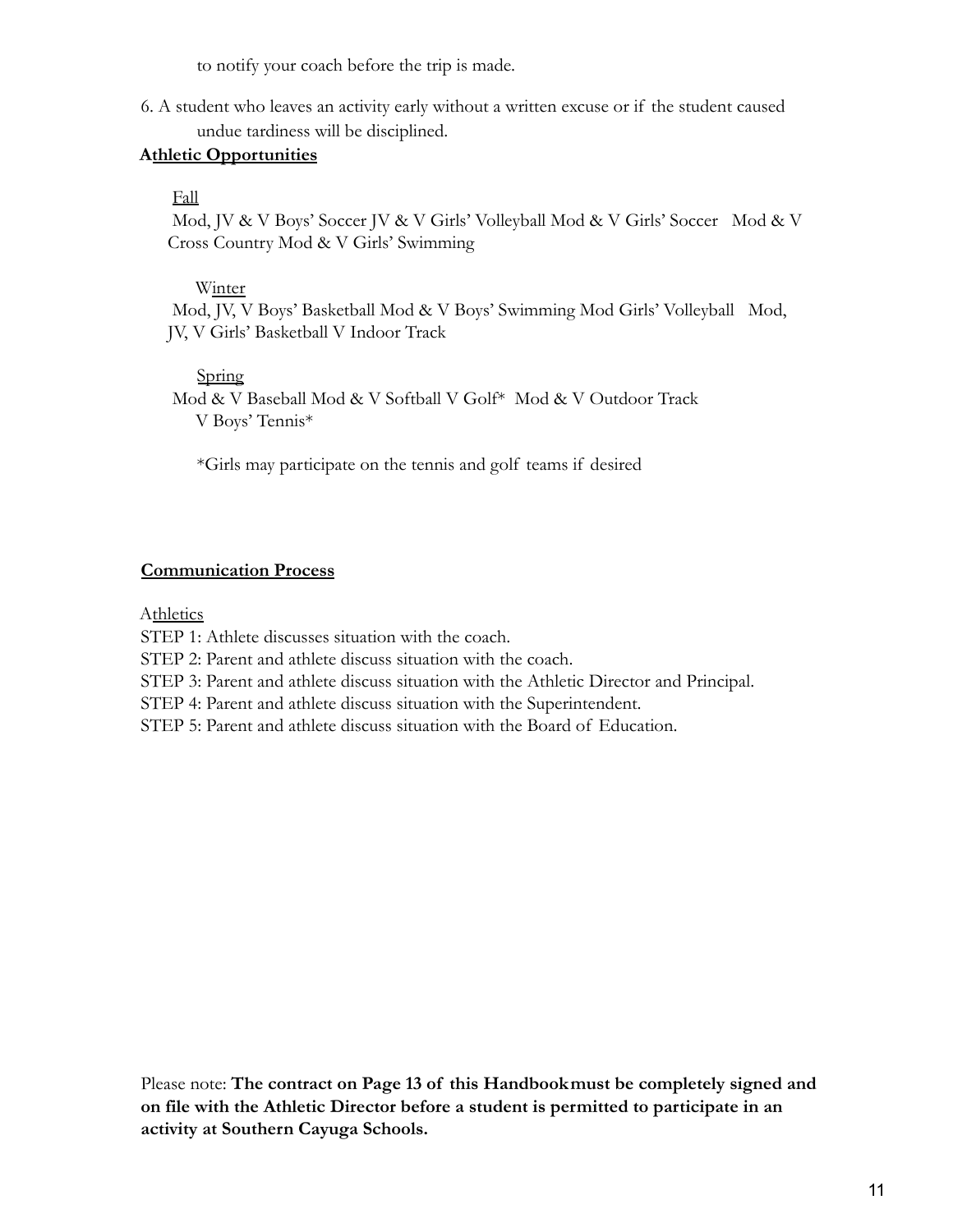## **RETURN TO PLAY PROTOCOL FOLLOWING A CONCUSSION**

*The following protocol has been established in accordance to the National Federation of State High School Associations and the International Conference on Concussion in Sport, Prague 2004.*

When an athlete shows ANY signs or symptoms of a concussion:

- ∙ The athlete will not be allowed to return to play in the current game or practice.
- ∙ The athlete should not be left alone, and regular monitoring for deterioration is essential over the initial few hours following injury.
- ∙ The athlete should be medically evaluated following the injury. ∙
- Return to play must follow a medically supervised stepwise process.

The cornerstone of proper concussion management is rest until all symptoms resolve and then a graded program of exertion before return to sport.

*Return to Play Protocol* once symptom free for 24 hours and cleared by School Medical Director or family physician:

**Day 1** – Low impact, non‐strenuous, light aerobic activity. 10 minutes **Day 2** – Higher impact, higher exertion, moderate aerobic activity. No resistance training. 20 minutes

**Day 3** – Sport specific non‐contact activity. Low resistance weight training with a spotter.

**Day 4** – Sport specific activity, non‐contact drills. Higher resistance weight training with a spotter.

**Day 5** ‐ Full contact training drills and intense aerobic activity.

Any return of symptoms during the return to play protocol, the student will return to previous day's activities until symptom free.

The student-athlete should also be monitored for recurrence of symptoms due to mental exertion, such as reading, working on a computer, or taking a test.